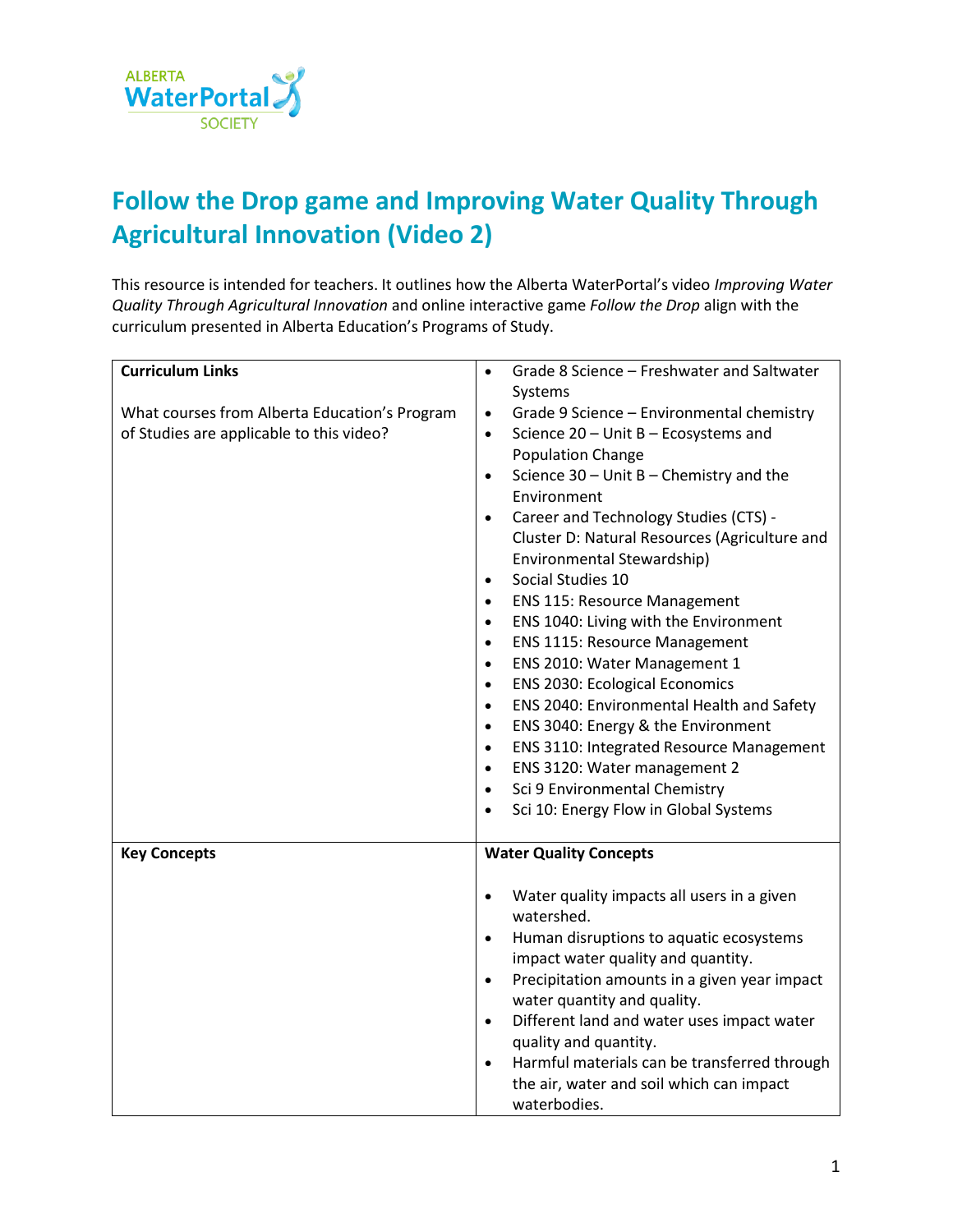

• Individual and shared actions can foster environmental stewardship.

## **Industry Changes to Water Quality**

- Industry practices impact water quality.
- Consumer practices and industrial processes require regulations to protect the environment and manage risks.
- Substances released into the land or water in high concentrations have an impact. Dilution can mitigate the impacts.
- Society is becoming increasingly reliant upon chemical substances for life. These chemicals and their by-products can also adversely affect the environment and living systems.
- There are risks and benefits of using chemical processes in meeting human needs.

## **Technology Impacts on Water Quality**

- Science and technology have both intended and unintended consequences for humans and the environment.
- Current practices and technologies affect water quality. Science and technology can help solve water quality and quantity problems, issues and questions.

## **Water Cycle and Quality Concepts**

- The water that originates in the Bow River Watershed is used by municipalities and for food and energy production, and it supports the ecosystems along its length. Each of these uses impacts water quality.
- Water quality is largely determined by the contaminants from the many different human activities and natural processes in the watershed.
- The amount of water in the Bow River changes a lot through the course of the year, with the highest levels reached during the spring and summer melt.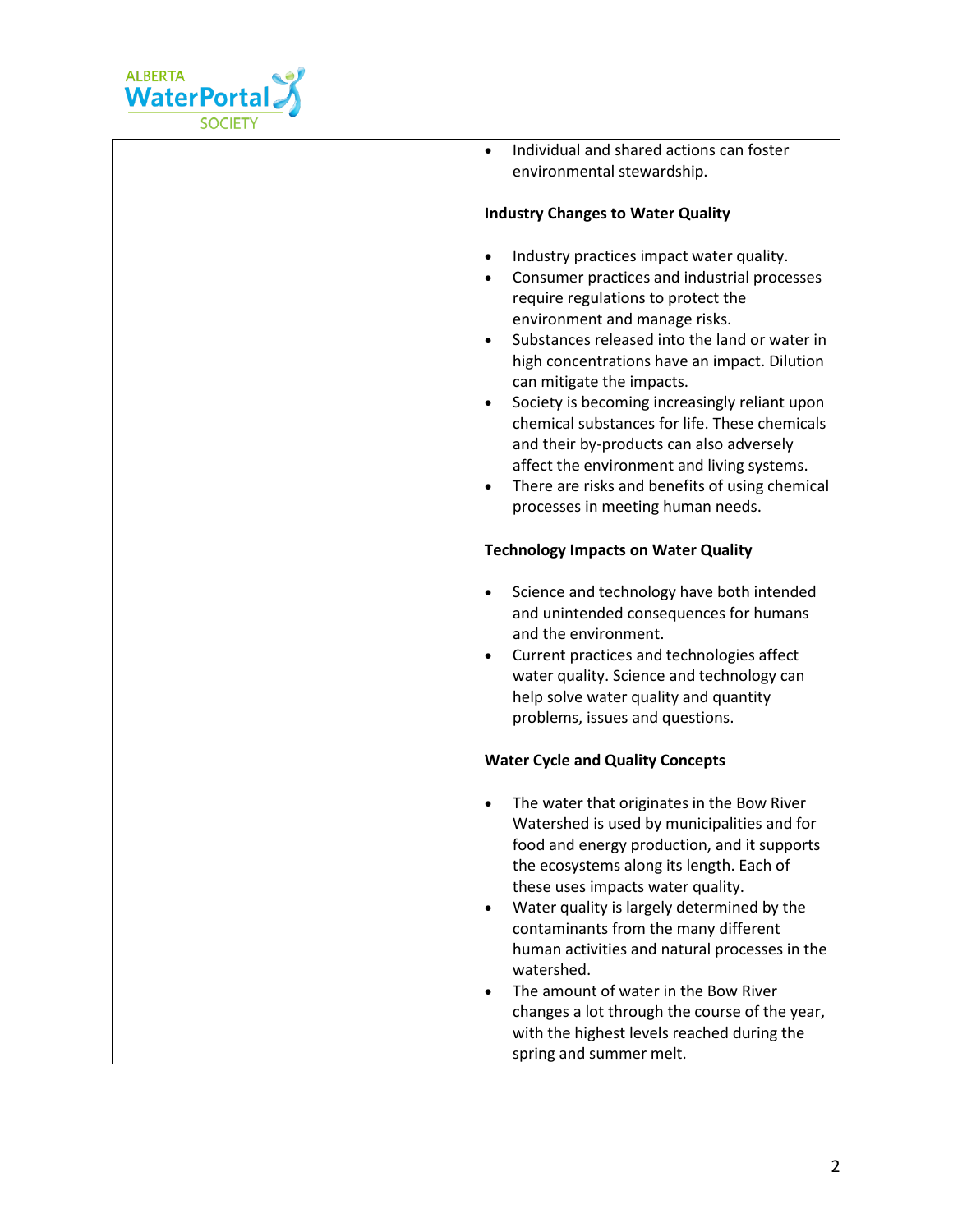

|                          | Because of the water cycle, most of the water<br>$\bullet$<br>taken out of the Bow River for use is<br>eventually returned through precipitation.<br>If a water user group innovates their<br>$\bullet$<br>processes to improve water quality, every<br>other user group in the Watershed<br>benefits. The opposite is also true: if a user<br>group doesn't strive to protect water<br>sources, all other users are impacted.                                                                                                                                                                                                                                                                                                                                                                                                                                                         |
|--------------------------|----------------------------------------------------------------------------------------------------------------------------------------------------------------------------------------------------------------------------------------------------------------------------------------------------------------------------------------------------------------------------------------------------------------------------------------------------------------------------------------------------------------------------------------------------------------------------------------------------------------------------------------------------------------------------------------------------------------------------------------------------------------------------------------------------------------------------------------------------------------------------------------|
| <b>Objectives</b>        | Students will investigate the various uses of<br>$\bullet$<br>water in Alberta and how these uses impact<br>water quality.<br>Students will explore some of the<br>$\bullet$<br>technologies associated with water and look<br>at the impact that these technologies have<br>on water quality.<br>Students will learn some of the ways the<br>$\bullet$<br>agriculture industry in Alberta minimizes the<br>impacts on water quality.                                                                                                                                                                                                                                                                                                                                                                                                                                                  |
| <b>Glossary of Terms</b> | Watershed: An area having a common outlet for<br>its surface water runoff. The land area within a<br>basin/watershed drains water to a single body of<br>water, such as a stream, river, or lake.<br>Headwaters: Upper tributaries of a stream or<br>river, considered the source of that stream/river.<br>Acid Rain: Rainfall made sufficiently acidic by<br>atmospheric pollution that it causes<br>environmental harm, typically to forests and<br>lakes. The main cause is the industrial burning of<br>coal and other fossil fuels, the waste gases from<br>which contain sulfur and nitrogen oxides, which<br>combine with atmospheric water to form acids.<br>Rain Shadow: A dry area on the leeward side of a<br>mountainous area (away from the wind). The<br>mountains block the passage of rain-producing<br>weather systems and cast a "shadow" of dryness<br>behind them. |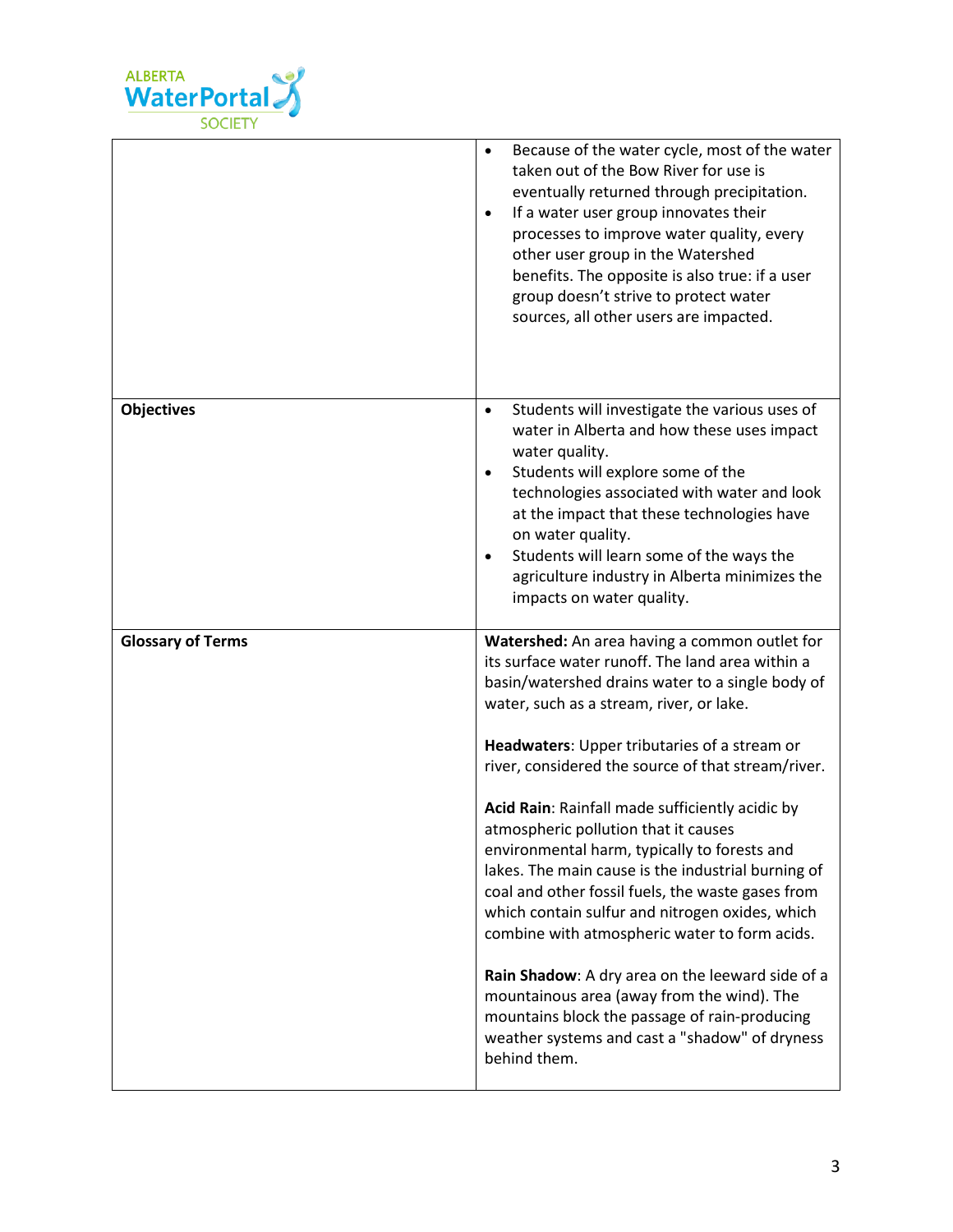

|                                                  | Sediment: a soft substance that is like a wet<br>powder and consists of very small pieces of a<br>solid material that have fallen to the bottom of a<br>liquid.                                                                                                                                                                                                                                                                                                                                                                                                                                                                                                                   |
|--------------------------------------------------|-----------------------------------------------------------------------------------------------------------------------------------------------------------------------------------------------------------------------------------------------------------------------------------------------------------------------------------------------------------------------------------------------------------------------------------------------------------------------------------------------------------------------------------------------------------------------------------------------------------------------------------------------------------------------------------|
|                                                  | Potable: Safe to drink.                                                                                                                                                                                                                                                                                                                                                                                                                                                                                                                                                                                                                                                           |
|                                                  | Tributary: a river or stream flowing into a larger<br>river or lake.                                                                                                                                                                                                                                                                                                                                                                                                                                                                                                                                                                                                              |
|                                                  | Evaporate: Turn from liquid into vapor.                                                                                                                                                                                                                                                                                                                                                                                                                                                                                                                                                                                                                                           |
|                                                  | Transpiration: when water escapes through plant<br>leaves as a gas                                                                                                                                                                                                                                                                                                                                                                                                                                                                                                                                                                                                                |
|                                                  | Turbine: a machine for producing continuous<br>power in which a wheel or rotor is made to<br>revolve by a fast-moving flow of water, steam,<br>gas, air, or other fluid.                                                                                                                                                                                                                                                                                                                                                                                                                                                                                                          |
|                                                  | Cistern: a tank for storing water, especially one<br>supplying taps or as part of a flushing toilet                                                                                                                                                                                                                                                                                                                                                                                                                                                                                                                                                                               |
|                                                  | Evapotranspiration: the process by which water<br>is transferred from the land to the atmosphere by<br>evaporation from the soil and other surfaces and<br>by transpiration from plants. Transpiration is<br>when water escapes through plant leaves as a<br>gas.                                                                                                                                                                                                                                                                                                                                                                                                                 |
| <b>Classroom and Online Activity Suggestions</b> | Create a poster showing some of the<br>$\bullet$<br>industrial uses of water in Alberta.<br>Brainstorm actions individuals can take to<br>ensure they are protecting water quantity<br>and quality.<br>Conduct research into potential careers that<br>$\bullet$<br>focus on improving water quality.<br>Give a presentation on how one user group<br>$\bullet$<br>can impact water quality in the Nexus and<br>how this impacts other users.<br>Interpret data from water quality tests, such<br>$\bullet$<br>as pH, BOD, dissolved oxygen and organic<br>compounds. Analyze alternatives to the use<br>of chemical technologies; e.g.,<br>bioremediation for contaminated soil, |